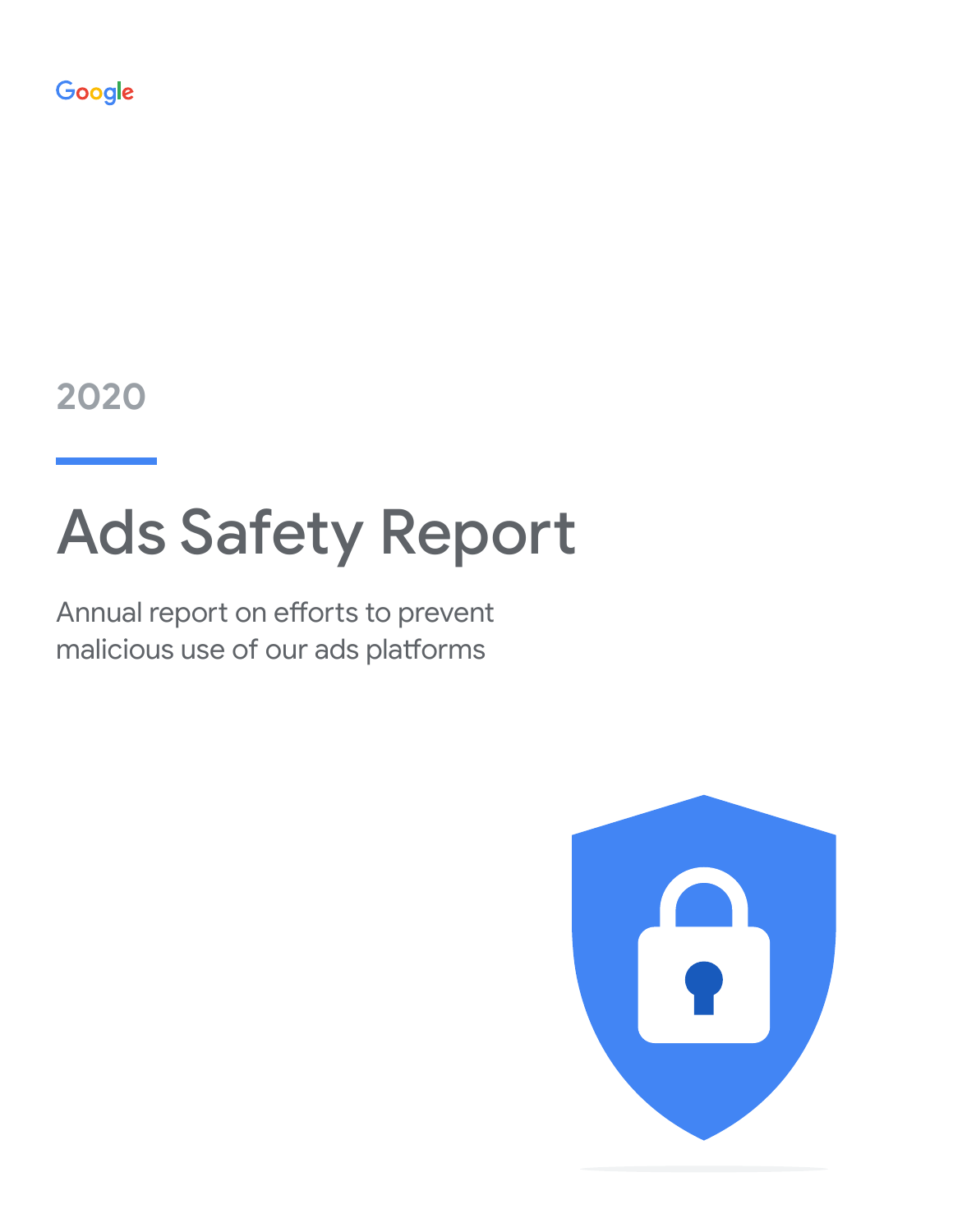# Ads Safety Report

A look back at what we did in 2020 to keep our platforms safe for users, advertisers and publishers.

At Google, we actively look for ways to ensure a safe user experience when making decisions about the ads people see and the content that can be monetized on our platforms. Developing policies in these areas and consistently enforcing them is one of the primary ways we keep people safe and preserve trust in the ads ecosystem.

2021 marks one decade of releasing our annual Ads Safety Report which highlights the work we do to prevent malicious use of our ads platforms. Providing visibility on the ways we're preventing policy violations in the ads ecosystem has long been a priority  $-$  and this year we're sharing more data than ever before.

We know that when we make decisions through the lens of user safety, it will benefit the broader ecosystem. Preserving trust for advertisers and publishers helps their businesses succeed in the long term. In the upcoming year, we will continue to invest in policies, our team of experts and enforcement technology to stay ahead of potential threats. We also remain steadfast on our path to scale our verification programs around the world in order to increase transparency and make more information about the ad experience universally available.

This report highlights the areas that required the most enforcement in 2020. To learn even more about the work we did, read our [blog post.](https://blog.google/products/ads-commerce/ads-safety-report-2020/)

> We launched over 40 policy updates in 2020, including: [Political Content,](https://support.google.com/adspolicy/answer/9679619?hl=en&ref_topic=29265) [Clickbait,](https://support.google.com/google-ads/answer/9984360?hl=en) [Harmful Health Claims,](https://support.google.com/adsense/answer/9335564) [Business Operations Verification,](https://support.google.com/adspolicy/answer/9838230?hl=en&ref_topic=29265) [Advertiser Identity Verification](https://support.google.com/adspolicy/answer/9797466?hl=en&ref_topic=29265) and [Housing, Employment, and Credit.](https://support.google.com/adspolicy/answer/9917652?hl=en&ref_topic=29265)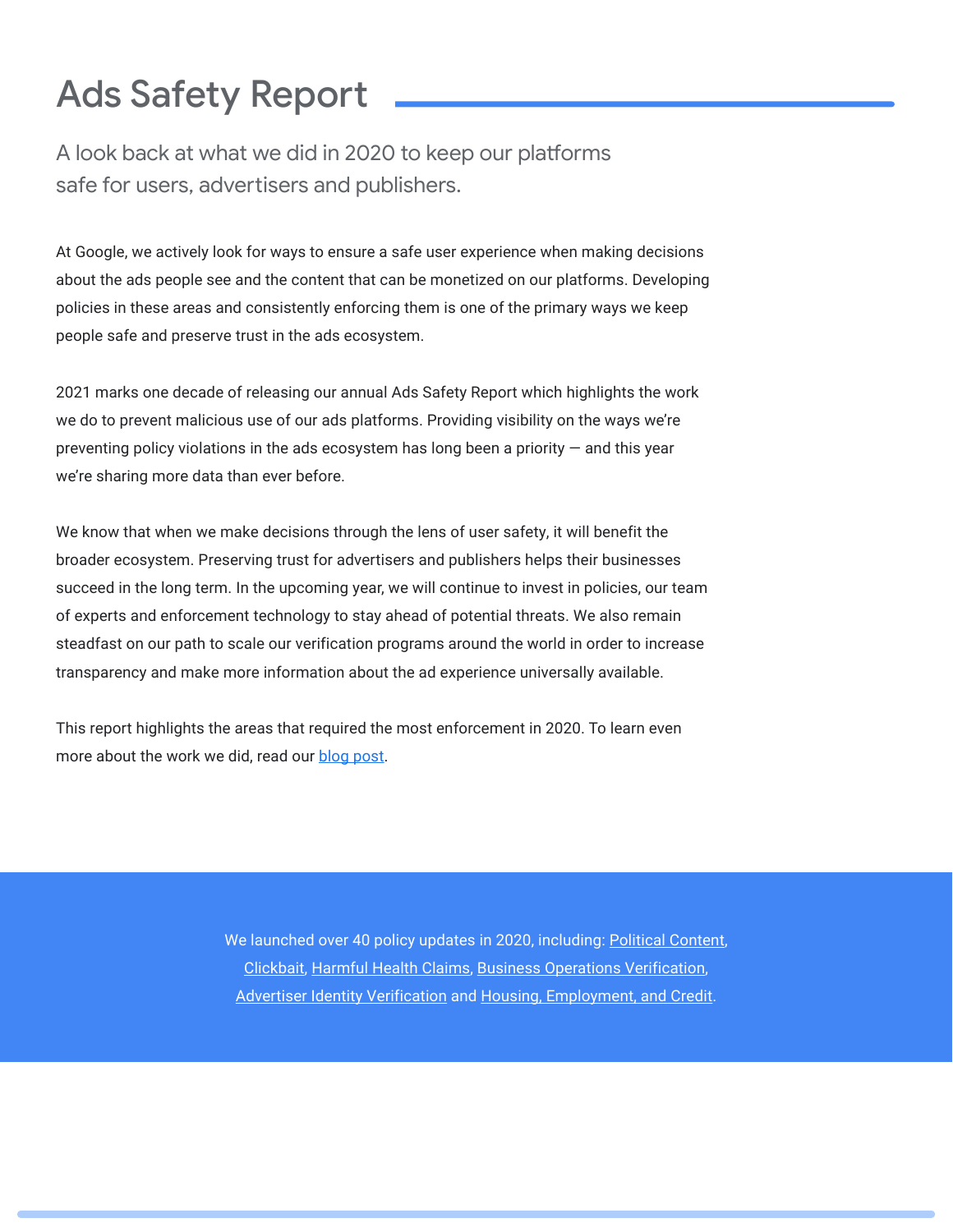## Advertiser Enforcement

Advertisers have to adhere to our policies which are designed to ensure a safe and positive experience for users. Below are the areas that required the most enforcement in 2020.

#### **ads blocked and removed in 2020 3.1 Billion**



Graph is illustrative only; axis is not to scale

\* We allow trademark owners to limit third-party ads from using their terms in ad text under our policies, even if the ads are otherwise permissible under applicable law.